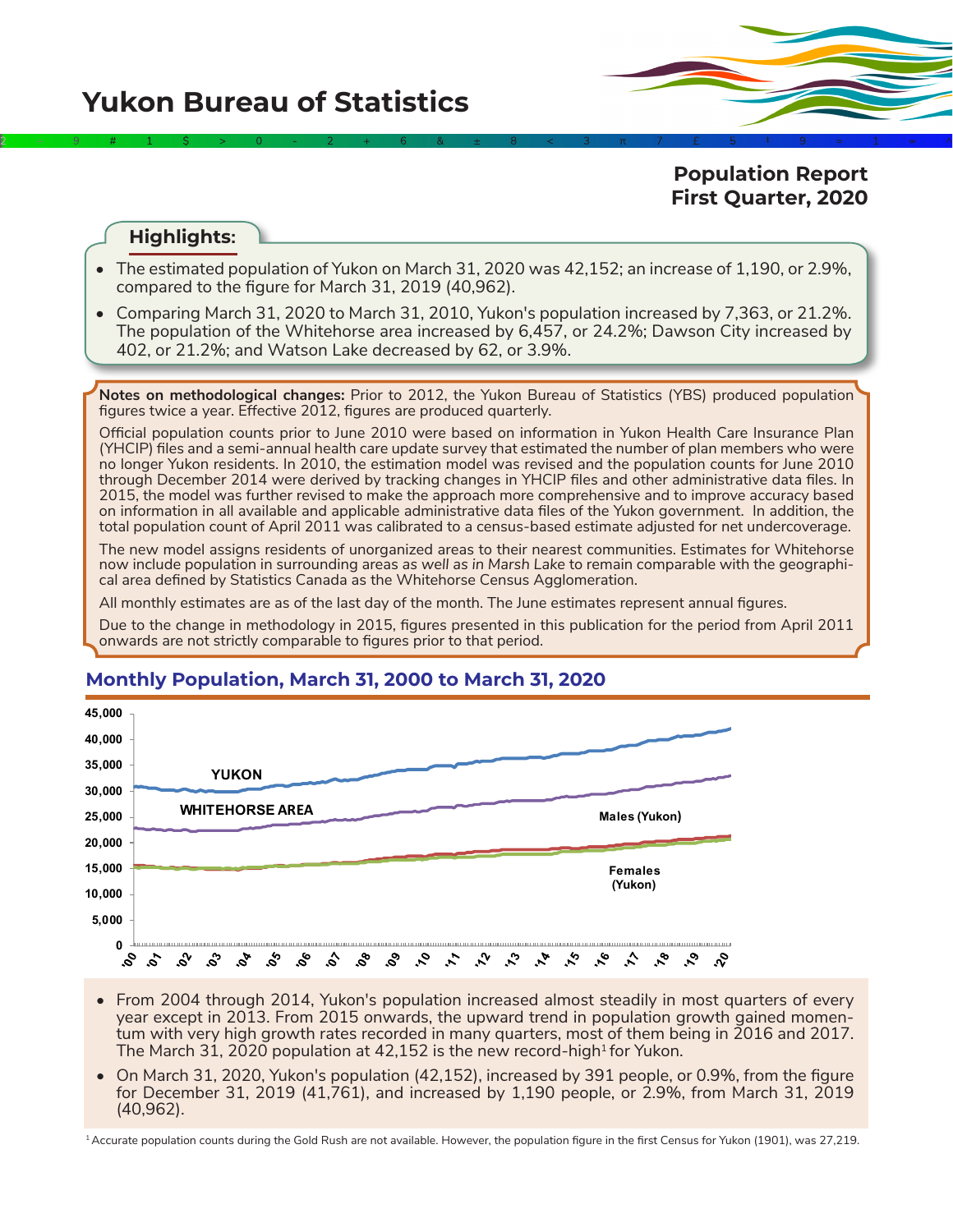#### **Monthly Population, Yukon, January 31, 2010 to March 31, 2020**

|                  | 2010   | 2011                                                  | 2012   | 2013   | 2014   | 2015   | 2016   | 2017   | 2018   | 2019   | 2020   |
|------------------|--------|-------------------------------------------------------|--------|--------|--------|--------|--------|--------|--------|--------|--------|
| Jan              | 34,286 | 35,251                                                | 35,895 | 36,420 | 36,552 | 37,269 | 37,943 | 38,958 | 40,006 | 40,844 | 41,855 |
| Feb              | 34,610 | 35,278                                                | 35,910 | 36,432 | 36,622 | 37,309 | 38,004 | 39,012 | 40,077 | 40,907 | 41,967 |
| Mar              | 34,789 | 35,338                                                | 35,888 | 36,407 | 36,707 | 37,422 | 38,088 | 39,231 | 40,119 | 40,962 | 42,152 |
| Apr              | 34,862 | 35,269                                                | 36,001 | 36,438 | 36.851 | 37,490 | 38,207 | 39,472 | 40,289 | 41,154 |        |
| May              | 34,950 | 35,339                                                | 36,158 | 36,414 | 36,997 | 37,583 | 38,440 | 39,567 | 40,457 | 41,279 |        |
| Jun <sup>1</sup> | 34,984 | 35,459                                                | 36,283 | 36,571 | 37,190 | 37,745 | 38,594 | 39,737 | 40,643 | 41,352 |        |
| Jul              | 35,022 | 35,510                                                | 36,383 | 36,570 | 37.294 | 37.800 | 38,643 | 39,740 | 40,594 | 41,361 |        |
| Aug              | 35,011 | 35,625                                                | 36,427 | 36,512 | 37,293 | 37,834 | 38,761 | 39,761 | 40,670 | 41,481 |        |
| Sep              | 35,012 | 35,755                                                | 36,431 | 36,505 | 37,340 | 37,820 | 38,797 | 39,847 | 40,710 | 41,408 |        |
| Oct              | 35,023 | 35.736                                                | 36,375 | 36,492 | 37.311 | 37,832 | 38,843 | 39.928 | 40.746 | 41,704 |        |
| Nov              | 34,949 | 35.797                                                | 36,467 | 36,488 | 37,252 | 37.817 | 38,926 | 39,922 | 40,788 | 41,677 |        |
| <b>Dec</b>       | 34,667 | 35,864                                                | 36,445 | 36,473 | 37,210 | 37,868 | 38,900 | 39,968 | 40,717 | 41,761 |        |
|                  |        | The same Common and same continued to the same of the |        |        |        |        |        |        |        |        |        |

<sup>1</sup> June figures are referred to as 'annual'.

- During the first quarter of 2020, Yukon's population increased by 391 people from 41,761 on December 31, 2019 to 42,152 on March 31, 2020.
- Comparing the months of January through March of 2020 to their respective 2019 months, population increased: 2.5% in January; 2.6% in February; and 2.9% in March.

#### **Population by Age Group and Sex, Yukon, March 31, 2010 and March 31, 2020**

|                         |                                |                                     |                                   |                             |                         | <b>Mar '20</b>          |                              |                              | <b>Change from</b><br>Mar '10 to Mar '20 |
|-------------------------|--------------------------------|-------------------------------------|-----------------------------------|-----------------------------|-------------------------|-------------------------|------------------------------|------------------------------|------------------------------------------|
| $80 +$<br>75-79         | <b>Males</b>                   | <b>Females</b>                      | Age<br><b>Groups</b>              | <b>Both</b><br><b>Sexes</b> | Males                   | Females                 | <b>Both</b><br><b>Sexes</b>  | Males                        | Females                                  |
| 70-74<br>65-69<br>60-64 | 2020                           | 2020                                | $0 - 4$<br>$5-9$<br>$10 - 14$     | 2,273<br>2,324<br>2,240     | 1,155<br>1,228<br>1,184 | 1,118<br>1,096<br>1,056 | 20.1%<br>23.2%<br>16.4%      | 16.8%<br>27.5%<br>20.4%      | 23.7%<br>18.7%<br>12.2%                  |
| 55-59<br>50-54          |                                |                                     | $15 - 19$<br>$20 - 24$<br>25-29   | 2,098<br>2,365<br>3,087     | 1,082<br>1,203<br>1,521 | 1,016<br>1,162<br>1,566 | $-9.8\%$<br>$-4.7%$<br>20.2% | $-10.9%$<br>$-4.5%$<br>21.0% | $-8.5%$<br>$-4.9%$<br>19.5%              |
| 45-49<br>40-44<br>35-39 | 2010                           | 2010                                | 30-34<br>35-39<br>40-44           | 3,608<br>3,549<br>3,000     | 1,736<br>1,770<br>1,500 | 1,872<br>1,779<br>1,500 | 49.6%<br>39.0%<br>19.0%      | 50.3%<br>47.4%<br>17.9%      | 49.0%<br>31.5%<br>20.1%                  |
| 30-34<br>25-29<br>20-24 |                                |                                     | 45-49<br>50-54<br>55-59           | 2,922<br>2,708<br>3,272     | 1,420<br>1,392<br>1,629 | 1,502<br>1,316<br>1,643 | $-8.9%$<br>$-15.7%$<br>17.7% | $-8.6%$<br>$-15.4%$<br>11.5% | $-9.2%$<br>$-16.0%$<br>24.6%             |
| 15-19<br>10-14<br>$5-9$ |                                |                                     | 60-64<br>65-69<br>70-74           | 3,043<br>2,340<br>1,597     | 1,583<br>1,221<br>864   | 1,460<br>1,119<br>733   | 47.1%<br>85.0%<br>124.9%     | 40.2%<br>66.6%<br>112.8%     | 55.5%<br>110.3%<br>141.1%                |
| $0-4$                   | 1,500<br>1,000<br>500<br>2,000 | 1,500<br>500<br>1,000<br>2,000<br>0 | 75-79<br>$80+$<br><b>All Ages</b> | 900<br>826<br>42,152        | 501<br>402<br>21,391    | 399<br>424<br>20,761    | 75.8%<br>75.4%<br>21.2%      | 98.8%<br>87.0%<br>20.9%      | 53.5%<br>65.6%<br>21.4%                  |

Comparing March 31, 2020 to March 31, 2010, growth occurred as follows (15-year age groupings):

- $\bullet$  0 to 14 years = increased 1,134 people, (19.9%);
- $\bullet$  15 to 29 years = increased 175 people, (2.4%);
- $\bullet$  30 to 44 years = increased 2,671 people, (35.7%);
- $\bullet$  45 to 59 years = decreased 297 people,  $(-3.2\%)$ ;
- $\bullet$  60 to 74 years = increased 2,937 people, (72.6%); and
- 75 years and over = increased 743 people, (75.6%).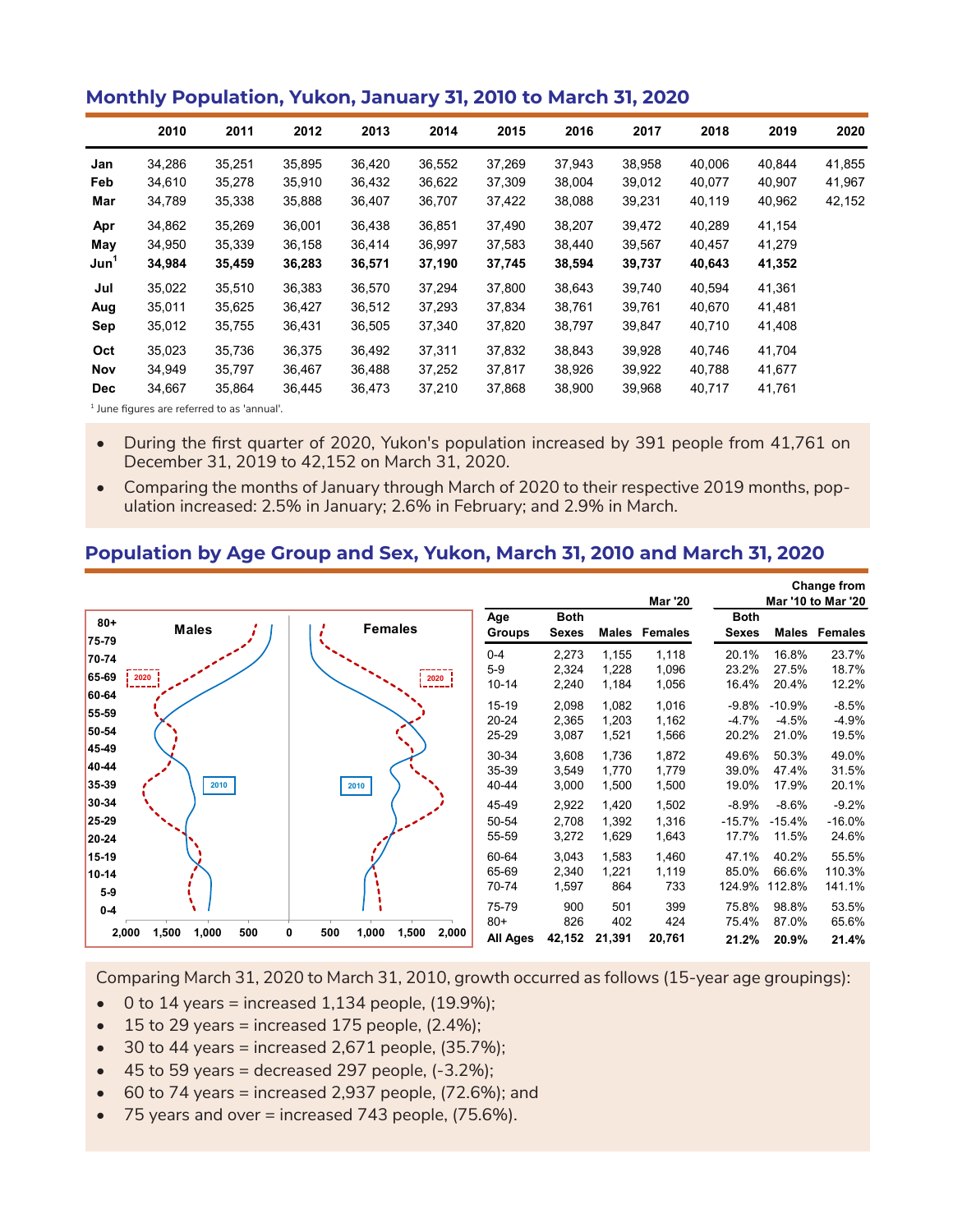# **Population by Subdivision in Whitehorse Area**





**Note:** Residents of Whitehorse area are assigned to subdivisions based on their addresses in various administrative files. Some addresses in these files appear inconsistent or incomplete. Efforts have been made to resolve any apparent inconsistency or incompleteness of information by validating the information against multiple sources. **BL** 

**GRANGER**

**MCINTYRE**

**TAKHINI SOUTH/ COLLEGE**

**KOPPER**

Changes in subdivision populations from one time period to another are not only due to natural population change and migrations, but may also be due to reassignments of previously inaccurate addresses on file.

| <b>Subdivision</b>         | <b>Mar '19</b> | <b>Dec '19</b> | <b>Mar '20</b> | <b>Subdivision</b>                     | <b>Mar '19</b>   | <b>Dec '19</b> | <b>Mar '20</b> |
|----------------------------|----------------|----------------|----------------|----------------------------------------|------------------|----------------|----------------|
| Copper Ridge               | 3,689          | 3,654          | 3,678          | Range Point*                           | 1,199            | 1,199          | 1,200          |
| <b>Cowley Creek</b>        | 271            | 271            | 274            | <b>Takhini South/College</b>           | 1,402            | 1,415          | 1,439          |
| Crestview                  | 904            | 922            | 938            | Valleyview                             | 163 <sup>1</sup> | 163            | 163            |
| Downtown                   | 3,057          | 3,099          | 3,136          | Whse Copper/MacRae/                    | <b>518</b>       | 509            | 506            |
| Granger                    | 1,041          | 1,061          | 1,063          | Mt. Sima/Canyon Cres.                  |                  |                |                |
| Hidden Valley/MacPherson   | 461            | 469            | 467            | <b>Whistle Bend</b>                    | 893              | 1,087          | 1,158          |
| Hillcrest/Airport          | 683            | 691            | 696            | <b>Wolf Creek</b>                      | 433              | 429            | 426            |
| Ingram/Arkell              | 1,032          | 1,059          | 1,072          | <b>Undefined Neighbourhood</b>         | 467              | 487            | 485            |
| Kopper King                | 204            | 199            | 199            | <b>Within City Limits</b>              |                  |                |                |
| Lobird/Hamilton Blvd South | 236            | 235            | 232            | Post Office Box <sup>7</sup>           | 691              | 777            | 770            |
| Logan                      | 379            | 406            | 412            | Inconsistent Information <sup>2</sup>  | 340              | 456            | 485            |
| Marwell                    | 206            | 228            | 247            | <b>Whitehorse-Municipal Boundaries</b> | 29,080           | 29,703         | 30,025         |
| Mary Lake/Spruce Hill      | 443            | 445            | 452            | Marsh Lake                             | 665              | 683            | 698            |
| McIntyre                   | 490            | 477            | 475            | Outside City Limits-North <sup>3</sup> | 1,179            | 1,237          | 1,237          |
| Pine Ridge/Fox Haven       | 347            | 331            | 332            | Outside City Limits-South <sup>4</sup> | 665              | 695            | 703            |
| Porter Creek/Kulan         | 3,907          | 4,022          | 4,047          | Outside City Limits-West <sup>5</sup>  | 422              | 456            | 456            |
| Raven's Ridge/Eagle's Eye  | 130            | 151            | 155            | <b>Whitehorse Area Total</b>           | 32,011           | 32,774         | 33,119         |
| Riverdale                  | 5,494          | 5,461          | 5,518          |                                        |                  |                |                |

**\****Range Point* replaces previous subdivision name of 'Takhini North'.

<sup>1</sup>*Post Office Box* refers to cases where the mailing address is only identified as a Whitehorse post office box and information on address is not available in administrative sources. *Post Office Box* includes General Delivery and Bag Services.

<sup>2</sup> Inconsistent Information includes residents who identified their city of residence as Whitehorse but their addresses recorded in administrative files show inconsistencies. Therefore, there is a possibility that some of these residents may in fact reside outside the Whitehorse area.

<sup>3</sup> *Outside City Limits-North* includes those residents living from Takhini River Bridge up to and including Fox Lake.

<sup>5</sup> *Outside City Limits*-West includes those residents living from the Mayo Road Cut-off up to and including Mendenhall.

<sup>4</sup> *Outside City Limits-South* includes those residents living from Carcross Cut-off up to and including Annie Lake Road.